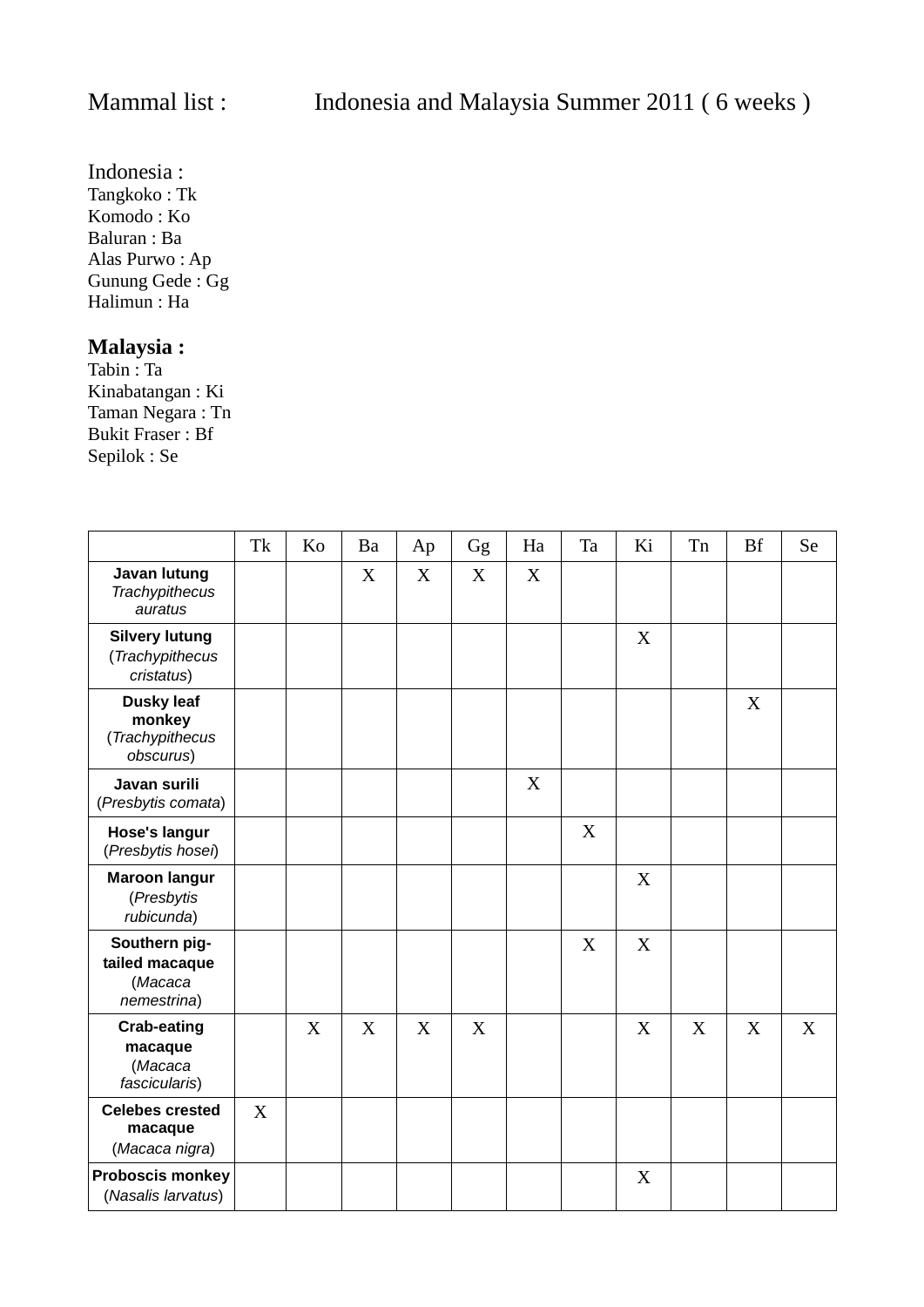|                                                                   | Tk | Ko | Ba | Ap | $\rm{Gg}$ | Ha       | Ta          | Ki          | Tn          | <b>Bf</b> | Se        |
|-------------------------------------------------------------------|----|----|----|----|-----------|----------|-------------|-------------|-------------|-----------|-----------|
| <b>Bornean</b><br>orangutan<br>(Pongo pygmaeus)                   |    |    |    |    |           |          |             | X           |             |           | X         |
| <b>Bornean slow</b><br><b>loris</b><br>(Nycticebus<br>menagensis) |    |    |    |    |           |          |             |             |             |           | X         |
| <b>Spectral tarsier</b><br>(Tarsius tarsier)                      | X  |    |    |    |           |          |             |             |             |           |           |
| Siamang<br>(Symphalangus<br>syndactylus)                          |    |    |    |    |           |          |             |             |             | X         |           |
| <b>Müller's Bornean</b><br>gibbon<br>(Hylobates muelleri)         |    |    |    |    |           |          | X           |             |             |           |           |
| Silvery gibbon<br>(Hylobates moloch)                              |    |    |    |    | X         |          |             |             |             |           |           |
| Lar gibbon<br>(Hylobates lar)                                     |    |    |    |    |           |          |             |             | $\mathbf X$ |           |           |
| <b>XXXXXXX</b>                                                    |    |    |    |    |           |          |             |             |             |           |           |
| <b>Banteng (Bos</b><br>javanicus)                                 |    |    |    | X  |           |          |             |             |             |           |           |
| <b>Sambar</b><br>(Rusa unicolor)                                  |    |    |    |    |           |          | $\mathbf X$ |             | $\mathbf X$ |           |           |
| <b>Sunda Sambar</b><br>(Rusa timorensis)                          |    | X  | X  | X  |           |          |             |             |             |           |           |
| <b>Bearded pig</b><br>(Sus barbatus)                              |    |    |    |    |           |          | X           |             |             |           |           |
| Wild pig<br>(Sus scrofa)                                          |    | X  |    |    |           |          |             |             | X           |           |           |
| Greater mouse-<br>deer<br>(Tragulus napu)                         |    |    |    |    |           |          | X           |             |             |           |           |
| <b>Asian water</b><br>buffalo<br>(Bubalus bubalis)                |    |    | X  |    |           |          |             |             |             |           |           |
| <b>Asiatic elephant</b><br>(Elephas maximus)                      |    |    |    |    |           |          | X           | $\mathbf X$ |             |           |           |
| <b>XXXXXXX</b>                                                    |    |    |    |    |           |          |             |             |             |           |           |
| <b>Malayan Civet</b><br>(Viverra<br>tangalunga)                   |    |    |    |    |           |          | X           | $\mathbf X$ |             |           |           |
| <b>Asian Palm Civet</b><br>(Paradoxurus<br>hermaphroditus)        |    |    | X  |    |           |          | X           |             |             |           |           |
|                                                                   | Tk | Ko | Ba | Ap | Gg        | $\rm Ha$ | Ta          | Ki          | ${\rm Tn}$  | <b>Bf</b> | <b>Se</b> |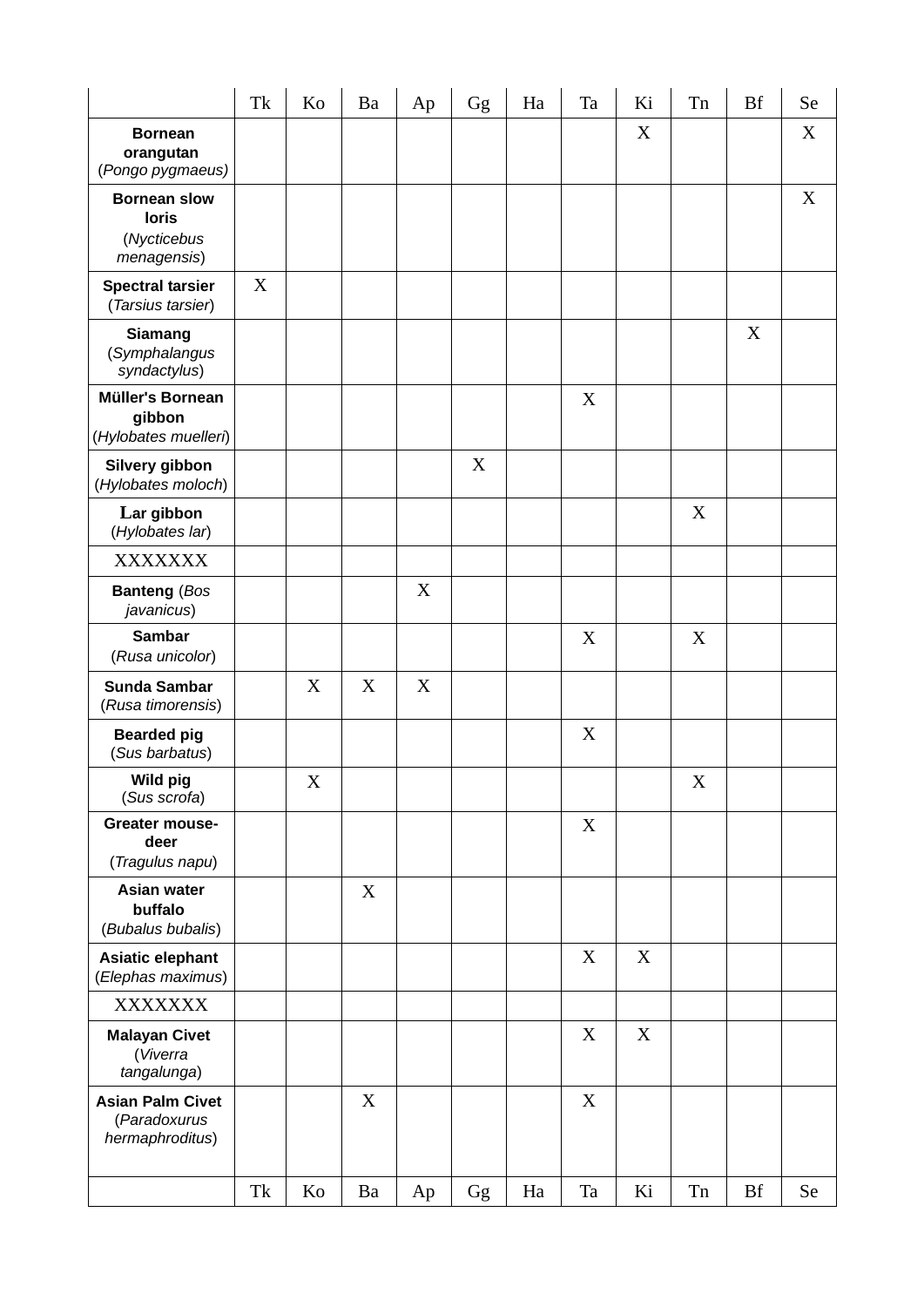| <b>Small-toothed</b><br><b>Palm Civet</b><br>(Arctogalidia<br>trivirgata)<br><b>Binturong</b> |    |    |    |    |    | X  | X  |                  |    |           |           |
|-----------------------------------------------------------------------------------------------|----|----|----|----|----|----|----|------------------|----|-----------|-----------|
| (Arctictis binturong)                                                                         |    |    |    |    |    |    |    |                  |    |           |           |
| Leopard cat<br>(Prionailurus<br>bengalensis)                                                  |    |    |    |    |    |    | X  | $\boldsymbol{X}$ |    |           |           |
| <b>Marbled Cat</b><br>(Pardofelis<br>marmorata)                                               |    |    |    |    |    |    | X  |                  |    |           |           |
| <b>XXXXXXX</b>                                                                                |    |    |    |    |    |    |    |                  |    |           |           |
| <b>Red Giant Flying</b><br><b>Squirrel</b><br>(Petaurista<br>petaurista)                      |    |    |    |    |    |    | X  |                  |    |           |           |
| <b>Large Black Flying</b><br><b>Squirrel</b><br>(Aeromys<br>tephromelas)                      |    |    |    |    |    |    | X  |                  |    |           |           |
| <b>Hose's Pygmy</b><br><b>Flying Squirrel</b><br>(Petaurillus hosei)                          |    |    |    |    |    |    | X  |                  |    |           |           |
| <b>Plantain squirrel</b><br>(Callosciurus<br>notatus)                                         |    |    | X  |    |    |    |    | X                |    |           | X         |
| <b>Prevost's squirrel</b><br>(Callosciurus<br>prevostii)                                      |    |    |    |    |    |    |    | X                | X  |           | X         |
| Himalayan<br><b>Striped Squirrel</b><br>(Tamiops<br>mcclellandii)                             |    |    |    |    |    |    |    |                  |    | X         |           |
| <b>Black giant</b><br>squirrel<br>(Ratufa bicolor)                                            |    |    |    |    |    |    |    |                  |    | X         |           |
| Cream-coloured<br>giant squirrel<br>(Ratufa affinis)                                          |    |    |    |    |    |    |    |                  | X  | X         |           |
| Plain pygmy<br>squirell                                                                       |    |    |    |    |    |    |    | $\mathbf X$      |    |           |           |
| (Exilisciurus exilis)                                                                         |    |    |    |    |    |    |    |                  |    |           |           |
| <b>XXXXXXX</b>                                                                                |    |    |    |    |    |    |    |                  |    |           |           |
|                                                                                               | Tk | Ko | Ba | Ap | Gg | Ha | Ta | Ki               | Tn | <b>Bf</b> | <b>Se</b> |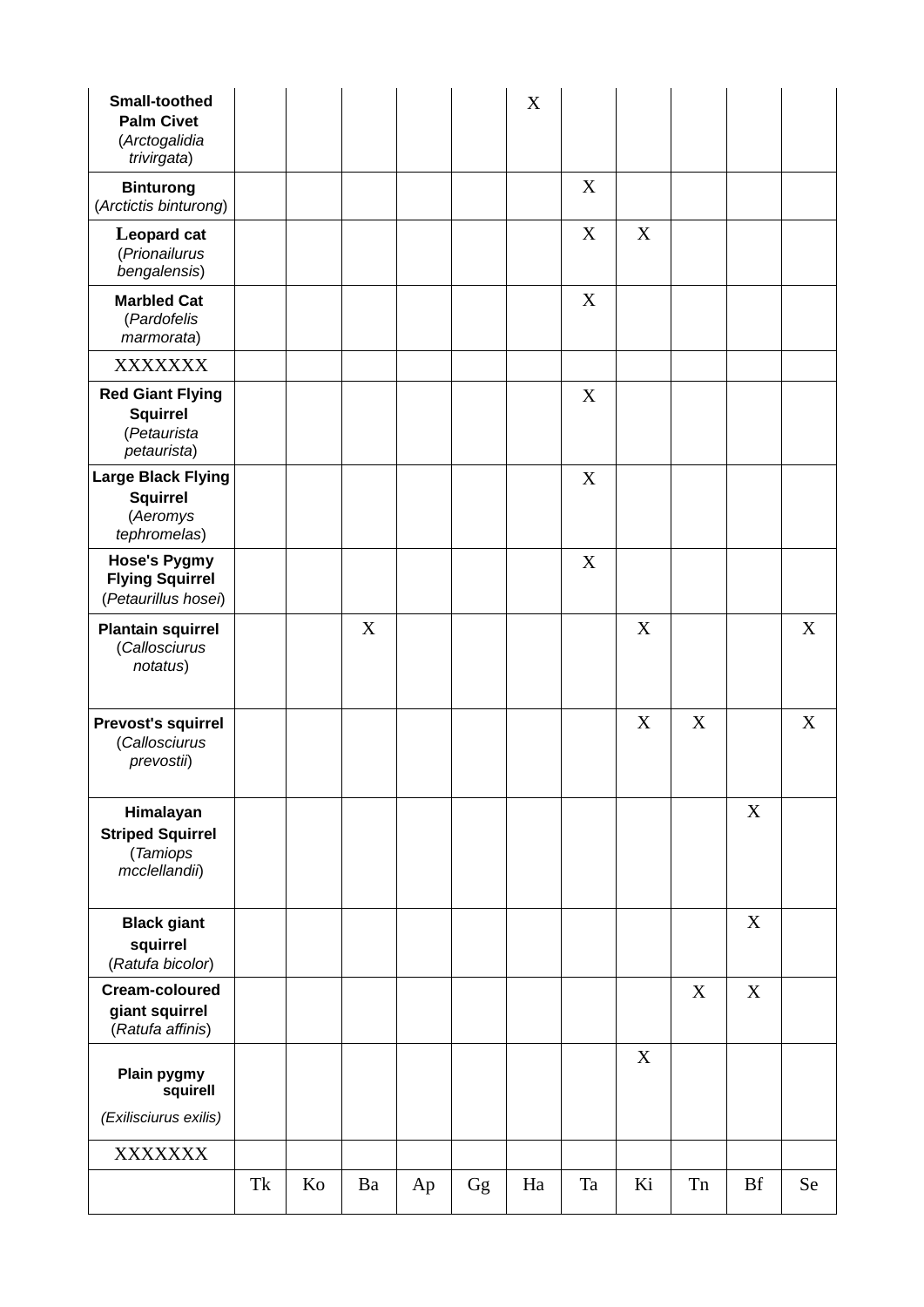| <b>Sulawesi Dwarf</b><br><b>Cuscus</b><br>(Strigocuscus<br>celebensis) | X |   |  |  |   |  |   |
|------------------------------------------------------------------------|---|---|--|--|---|--|---|
| <b>XXXXXXX</b>                                                         |   |   |  |  |   |  |   |
| <b>Large Flying Fox</b><br>(Pteropus<br>vampyrus)                      |   | X |  |  | X |  |   |
| <b>XXXXXXX</b>                                                         |   |   |  |  |   |  |   |
| <b>Sunda Flying</b><br>Lemur (Galeopteru<br>s variegatus)              |   |   |  |  | X |  |   |
| <b>XXXXXXX</b>                                                         |   |   |  |  |   |  |   |
| <b>Large Treeshrew</b><br>(Tupaia tana)                                |   |   |  |  |   |  | X |